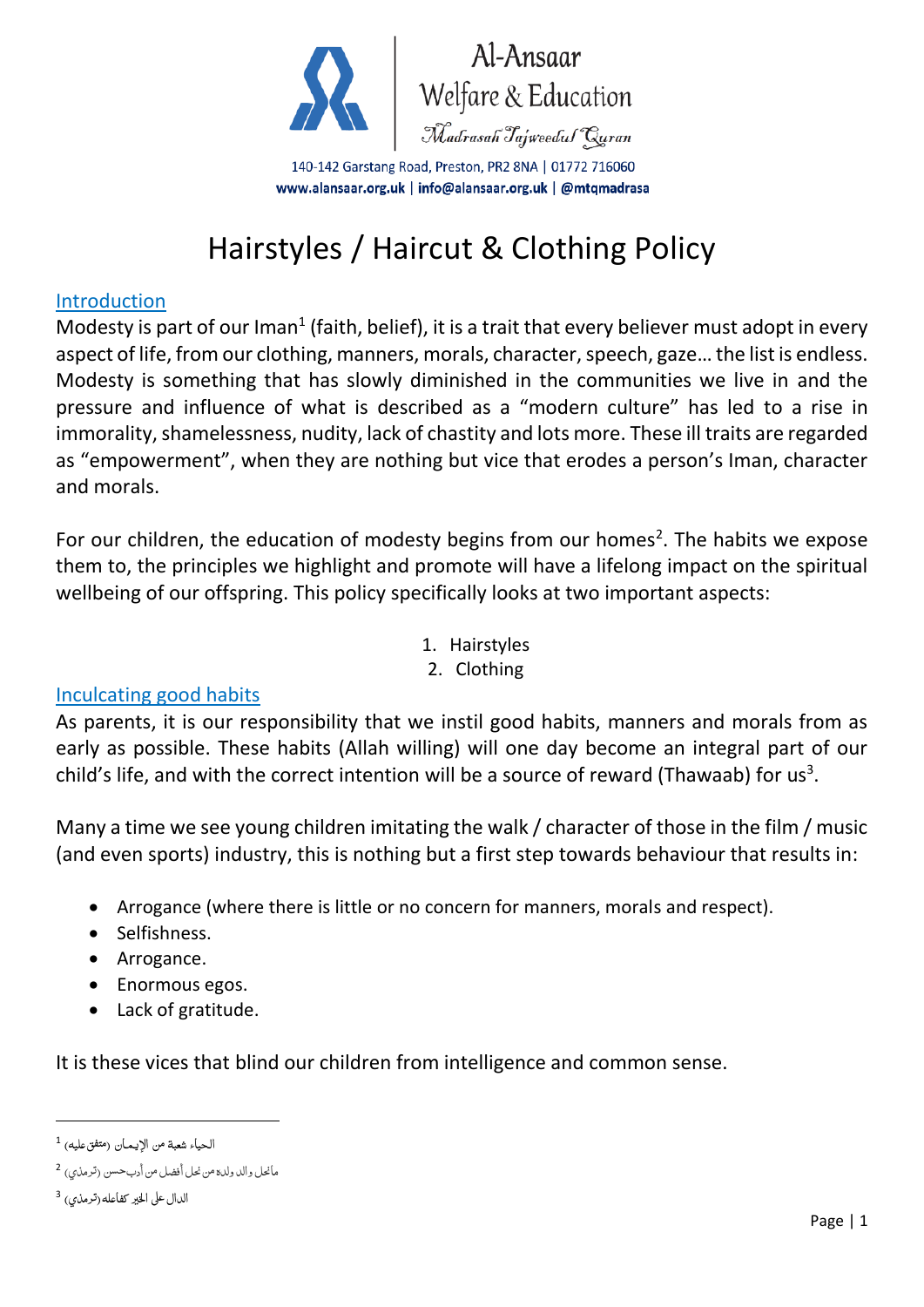Where parents fail to address issues of modesty and good behaviour (allowing excessive indulgence), or worse, they fail to appreciate their relevance and importance, the result is:

- **E** Arrogant and haughty behaviour<sup>4</sup>.
- Strong sense of entitlement.
- Requiring excessive admiration / praise for anything and everything.
- Verbally abusive (to almost everyone).
- Constantly acting like a spoilt child feeling entitled to everything.
- Rejection of rules and boundaries.

The aim of your Madrasah is to work in partnership with parents, with the aim of helping our children.

#### Haircut / Hairstyle

- 1. Having a "modest hairstyle" without the associated razzmatazz of extreme haircuts keeps you within the boundaries of humbleness, humility and decency.
- 2. Over the last few years we have experienced children adopting hairstyles which are not only contradictory to the Sunnah, they are often of a nature that reflects a "gang/punk" culture.
- 3. It is often parents who initially promote this hairstyle, sometimes out of a lack of awareness or following prevalent cultures and norms. Our aim from this policy is to raise awareness and promote a hairstyle that is modest and according to Sunnah.
- 4. Shaving part of the hair and keeping part of it (either in the middle, or on the sides or vice versa – known in Arabic as Qaza') has been explicitly forbidden in the Ahadith (narrated by both Bukhari and Muslim<sup>5</sup>). This is not the hairstyle of noble, virtuous and Allah-fearing individuals.

*It was the habit of our prophet* عليهوسلم صىلاهلل *to have the hair all one length.*

- 5. The famous phrase "you are what you eat" highlights to us that the food one eats *has a bearing on one's state of mind and health*. Similarly, the way one dresses, their facial features, including hairstyle also reflects $6$  upon one's character, morality and principles. Hairstyles of the above nature are associated with those in the music, film and sports industries, and often used by gangs as "badges of membership".
- 6. Recently, we have been made aware of some of the "strict codes of conduct" adopted by various high schools which our pupils attend, this includes strict policies on hair, uniform, and even skirt length (for girls).

**.** 

<sup>&</sup>lt;sup>4</sup> Sadly, we are seeing more and more of this type of behaviour, where some children simply refuse and rebel against principles and boundaries.

عَن النّوعُمَرَ برضي الله عنهما أَنَّ بَسُولَ اللّهِ صَلَّى اللّفَطَيْهِوَسَلَّمَ (تَمَى عَنْ الْقَزَعِ) ، قيل لنافعٍ :هاالقزعُ؟ قال: "أن يحلق بعض بأس الصبي ويترك بعضه" (متفق عليه) <sup>5</sup> ْ ْ Î َ ا Í َ ś ْ

من تـشـبّـه بقوم فهو منهـم (أبو داؤد) <sup>6</sup> į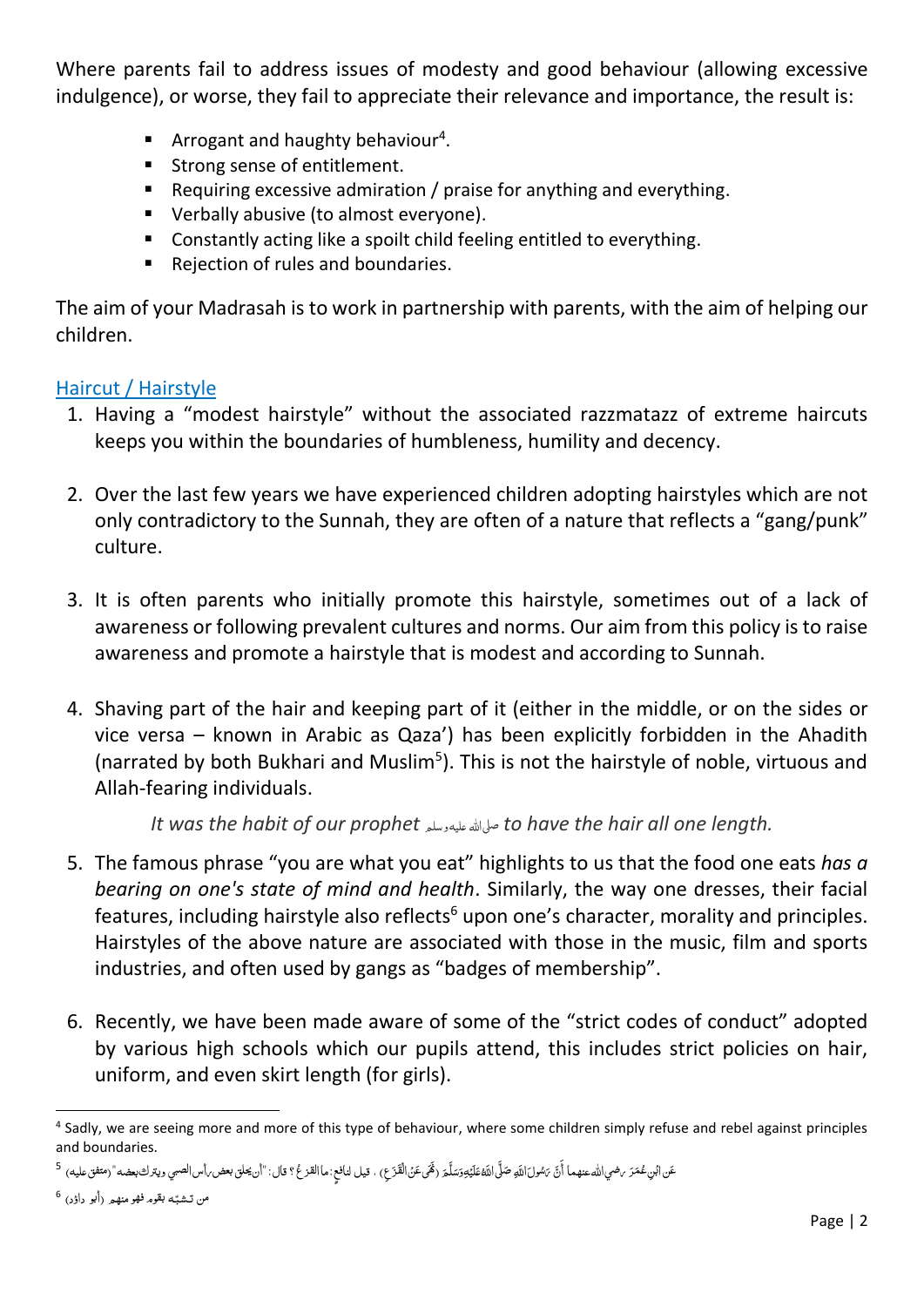As a Madrasah, to date we have been extremely tolerant over the various haircuts of children, mostly advising and motivating both pupils and parents. However, as hairstyles are getting worse and worse, and as children tend to imitate their peers to fit in, the problem has significantly magnified. We now need to adopt a more formal policy, just like schools.

### Our policy - Hairstyles

- 1. From 3<sup>rd</sup> September 2018 pupils must have a hairstyle that is in accordance to the Sunnah.
- 2. Hairstyles that fall under the description of Qaza' will no longer be permitted (the hair must be equal on all sides of your child's head)<sup>7</sup>.
- 3. As part of our policy on haircuts / hairstyles, we will give 7 days to rectify the haircut.
- 4. We want parents to appreciate the reason for this policy. This will not only enhance cooperation, it will also motivate you towards adopting the prophetic (Sunnah) method.
- 5. Parents and children often make the lame excuse of "the barber just did it". No barber does anything without the explicit consent of the customer. Thus, please avoid such excuses and help your child in adopting a hairstyle in accordance with prophetic teachings.
- 6. We are giving ample notice of this policy, allowing parents to rectify hairstyles that are not in accordance with the Sunnah.

#### Clothing policy

**.** 

The clothing we wear also has a huge impact. Modesty must be the guiding principle when we dress. Our policy is as follows:

Boys: Our uniform is a white Jabbah (full length), hat (topi).

Girls: A black Jabbah / Abaya, with a black head covering (Burqa'). Scarves are not permitted, neither is a "flashy" Jabbah (embroidery, coloured etc). The headgear must reach to the shoulders for girls aged 7 and under, and up to the waist for girls aged 8+.

We expect parents to assume full responsibility for their child's Madrasah clothing, including having at least two sets, so there are no issues of "it being in the wash". On another note:

- We expect all our pupils to come in a neat and tidy attire.
- Nails must be cut on a regular basis<sup>8</sup>.

<sup>&</sup>lt;sup>7</sup> Some examples are: v-cuts, step cuts, Mohicans, wedges, fades, short back and sides, tram lines.

<sup>&</sup>lt;sup>8</sup> The number of pupils who have long, and scruffy nails is on the rise. This is extremely unhygienic, especially as we also eat using our fingers.